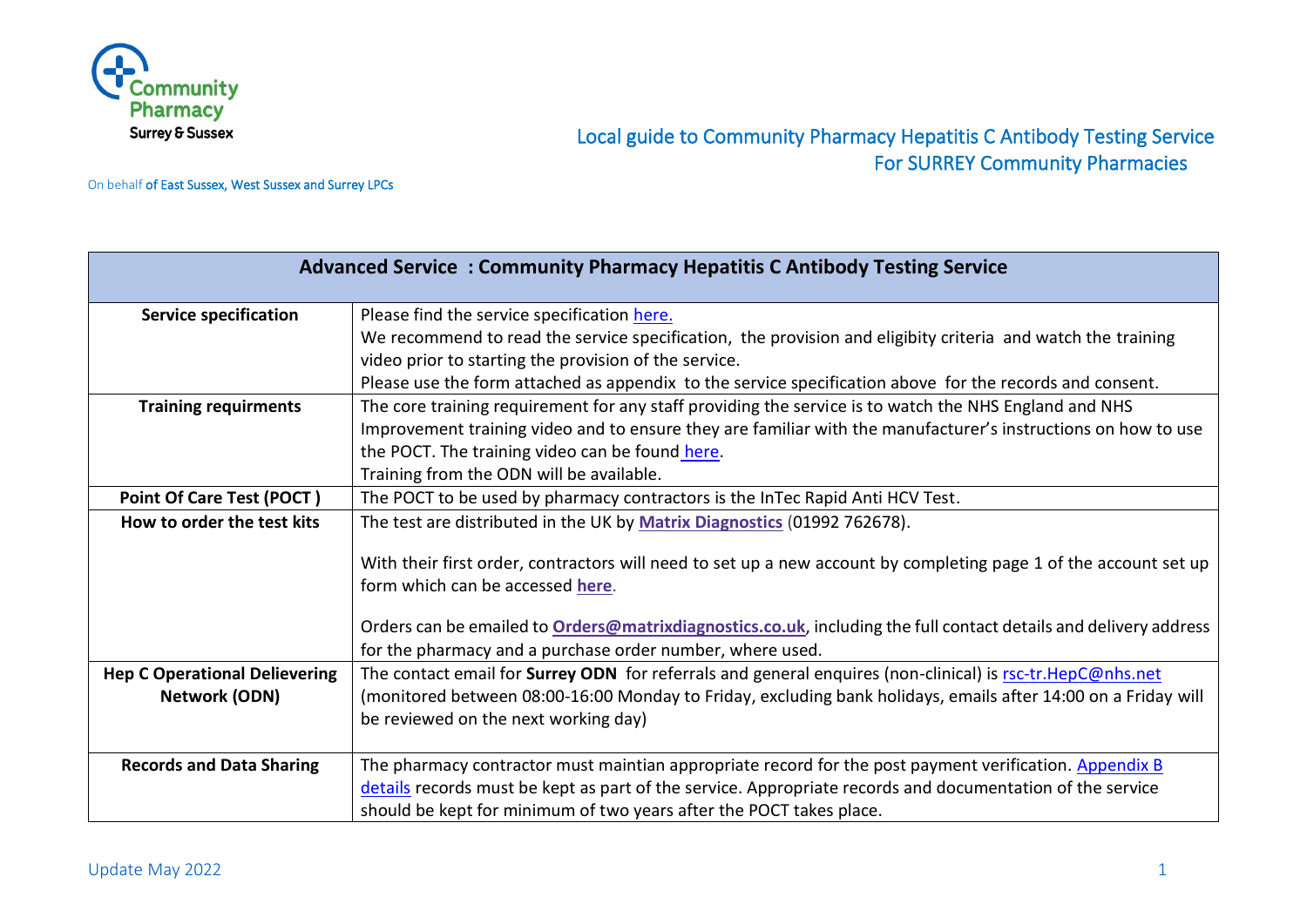| <b>Claiming of the service</b> | Claims for payments for this service should be made monthly via the NHSBSA Manage Your Service (MYS)<br>portal. Claims should reach the NHSBSA by the 5 <sup>th</sup> day of the following month after completion of the POCT.<br>Later claims will not be processed. |
|--------------------------------|-----------------------------------------------------------------------------------------------------------------------------------------------------------------------------------------------------------------------------------------------------------------------|
|                                | Payment will be £36 per POCT performed on an eligible PWID plus the cost of POCT (including VAT).                                                                                                                                                                     |

#### **Frequently Asked Questions :**

#### **How long after a positive RNA test will the client be able to start treatment?**

The ODN team will aim to offer an Assessment (including where appropriate genotyping and viral load assessment) within 7 days of referral and treatment will start within 14-28 days of DIAGNOSIS

#### **How long will treatment last?**

The complete course of treatment last for 8 or 12 weeks. Very occasionally this may be 16 weeks. The course length depends on the treatment.

#### **Can the client choose treatment?**

No, as the treatment is based on the HCV genotype, liver disease stage and other medications they take.

### **Will the treatment involve Interferon injections?**

No, all treatment courses are now oral with limited side effects and very well tolerated with cure rates above 90%.

#### **When can the community pharmacies be expected to be contacted?**

To ensure the community pharmacy team are aware of the outcomes, the ODN will contact the referring pharmacy to make them aware of the result of the confirmatory test, treatment initiation and viral clearance.

#### **Who is the best person to contact with any issues?**

Viral Hepatitis Nurse team rsch.hepcnurses@nhs.net (inbox will be monitored Monday to Friday, excluding bank holidays, emails after 14:00 on a Friday will be reviewed on the next working day)